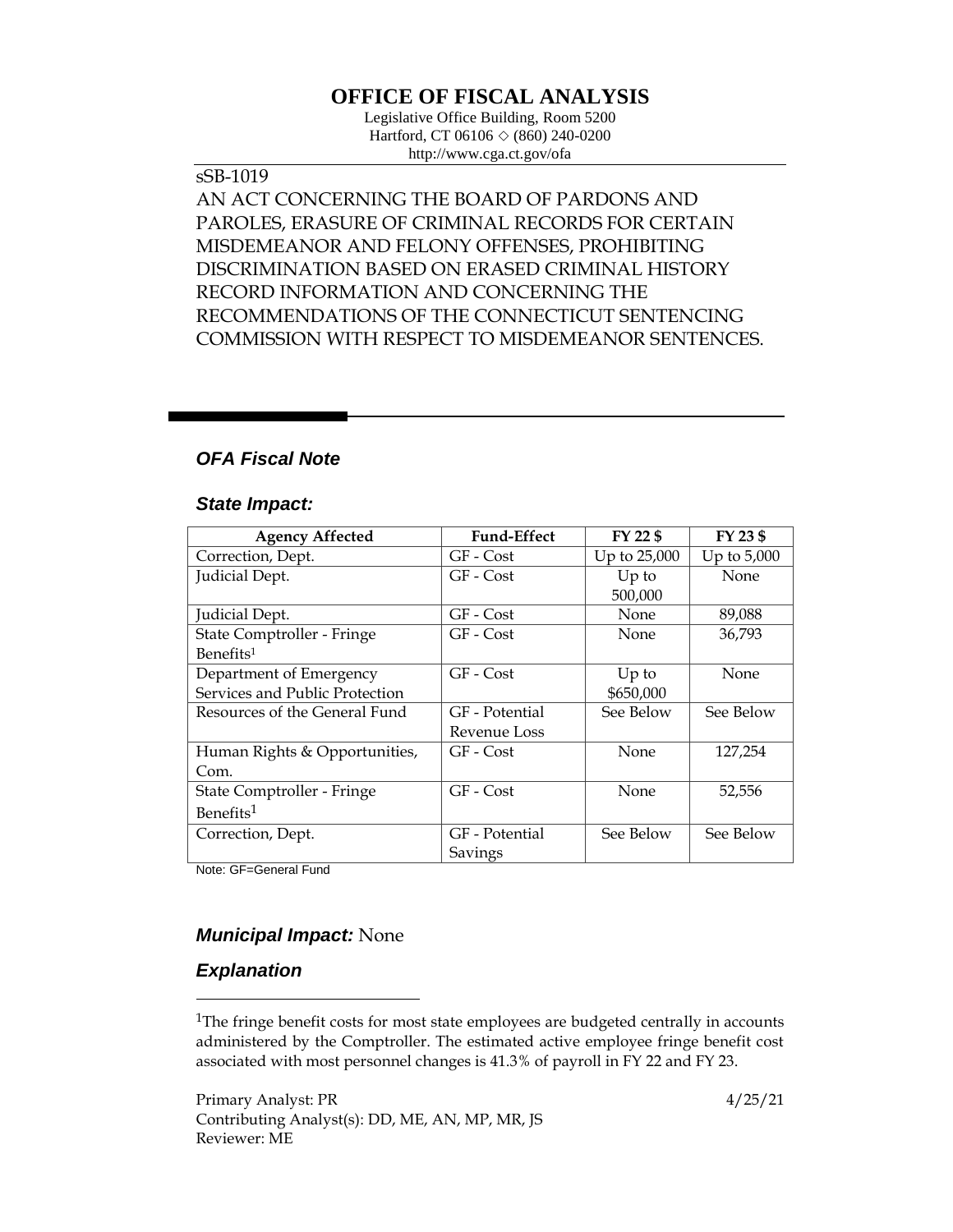The bill establishes a process for automatic erasure of certain criminal convictions and prohibits discrimination based on someone's erased criminal history and results in the impact described below.

**Section 1** requires the Board of Pardons and Paroles (BOPP) to provide additional training for staff resulting in an annual cost of up to \$5,000 to the Department of Correction (the BOPP resides under the DOC).

**Section 2** requires the BOPP to provide a written statement when denying a pardon and results in a one-time cost of approximately \$20,000 in FY 22 to modify their case management system to meet the requirements of the bill.

**Section 3-5** establishes a process to erase conviction for most misdemeanors and certain felony convictions and results in a Judicial Department one-time cost of approximately \$500,000 in FY 22 for IT consultants to complete necessary system changes and a one-time cost to the Department of Emergency Services and Public Protection (DESPP) in FY 22 of up to \$650,000. To meet the requirements of the bill the DESPP will require an information technology consultant to make necessary technology changes.

The bill results in a cost for up to 3 positions at an annual cost of \$178,176 (one court planner and two administrative assistants) to identify cases where automatic erasure may pose a problem to the Judicial Department. As the effective date for these changes is January 1, 2023, the bill results in a half year cost of \$89,088 in FY 23 to the Judicial Department and \$36,793 for fringe benefits.

The bill may result in an additional cost to the Division of Criminal Justice if additional staff are needed to complete court ordered erasure.

The bill results in a potential cost to municipalities to the extent additional staff are hired, or overtime is incurred, from the requirement that certain electronic records be deleted. It is anticipated potential costs will be isolated to municipalities with greater volumes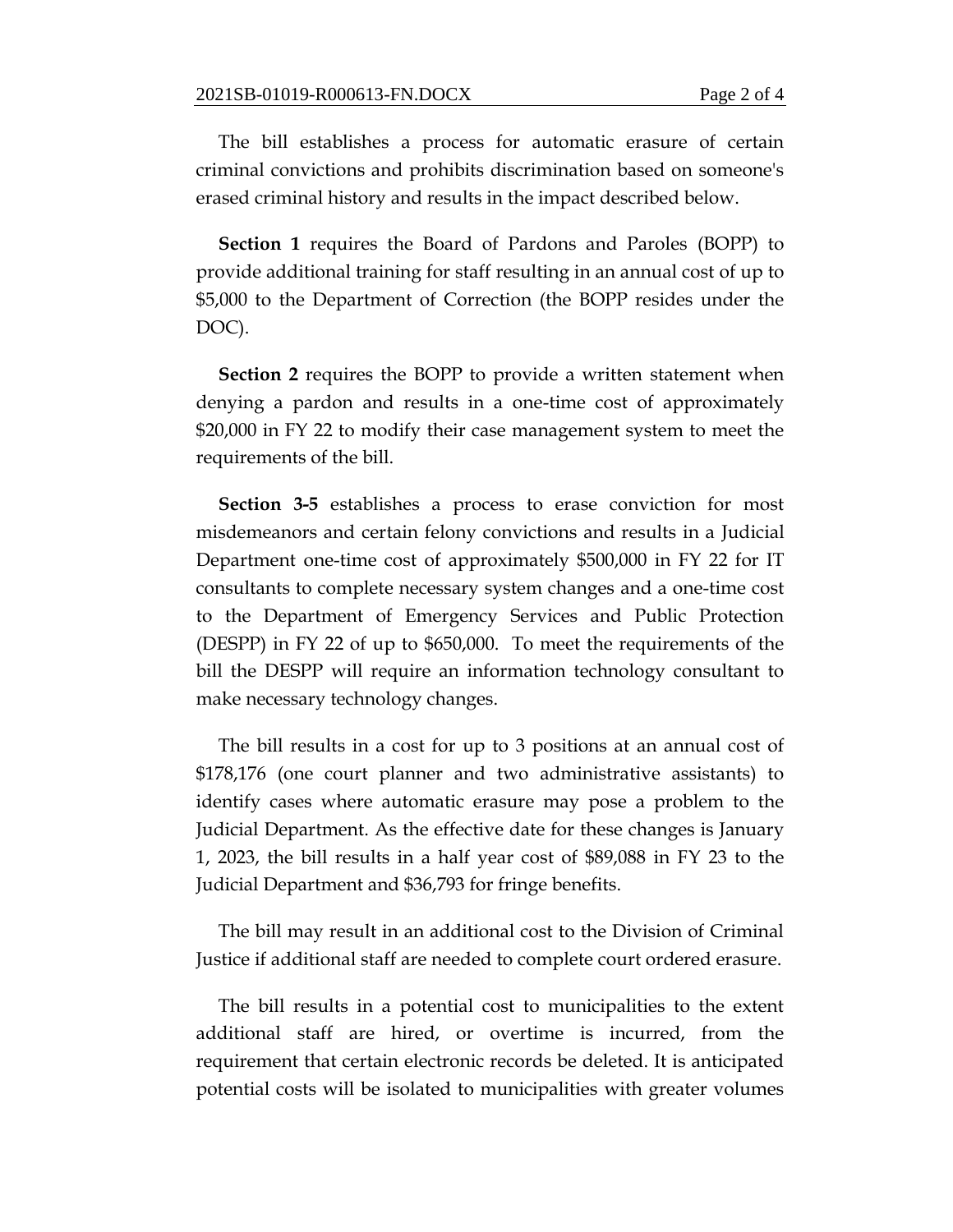of criminal records.

 $\overline{a}$ 

**Section 7** allows DESPP to waive the \$75 fee for certain criminal history information record searches resulting in a potential revenue loss to the General Fund depending on how many record search fees are waived.

**Sections 9-32** and **34** prohibit discrimination based on someone's erased criminal history and classifies this type of discrimination under CHRO's laws. The bill also allows individuals to file housing and employment discrimination complaints with CHRO, effective January 1, 2023. Additionally, the bill would result in costs of \$127,254 to the Commission on Human Rights and Opportunity (CHRO) and fringe benefits of \$52,556 in FY 23 (partial year), associated with additional staff to handle the increased number of expected discrimination complaints filed with the agency.

It is expected that CHRO would need to hire two additional Human Rights Attorney I and two Human Rights and Opportunities (HRO) Trainee positions, each starting January 1, 2023, to process the increased number of filed complaints under the bill's provisions. One HRO Trainee can generally handle 50 complaints annually, and the number of complaints is expected to double under the bill.

These sections make other changes that are not anticipated to result in a fiscal impact to the state or municipalities.

**Section 35** reduces the maximum sentence for misdemeanors from one year to 364 days resulting in a potential marginal savings to the Department of Correction (DOC) to the extent inmates are released earlier from DOC facilities. On average, the annual marginal savings to the state for releasing an offender is \$2,200. 2

The bill makes additional changes that do not result in an

<sup>2</sup> Inmate marginal savings is based on decreased consumables (e.g. food, clothing, water, sewage, living supplies, etc.). This does not include a change in staffing costs or utility expenses because these would only be realized if a unit or facility closed.